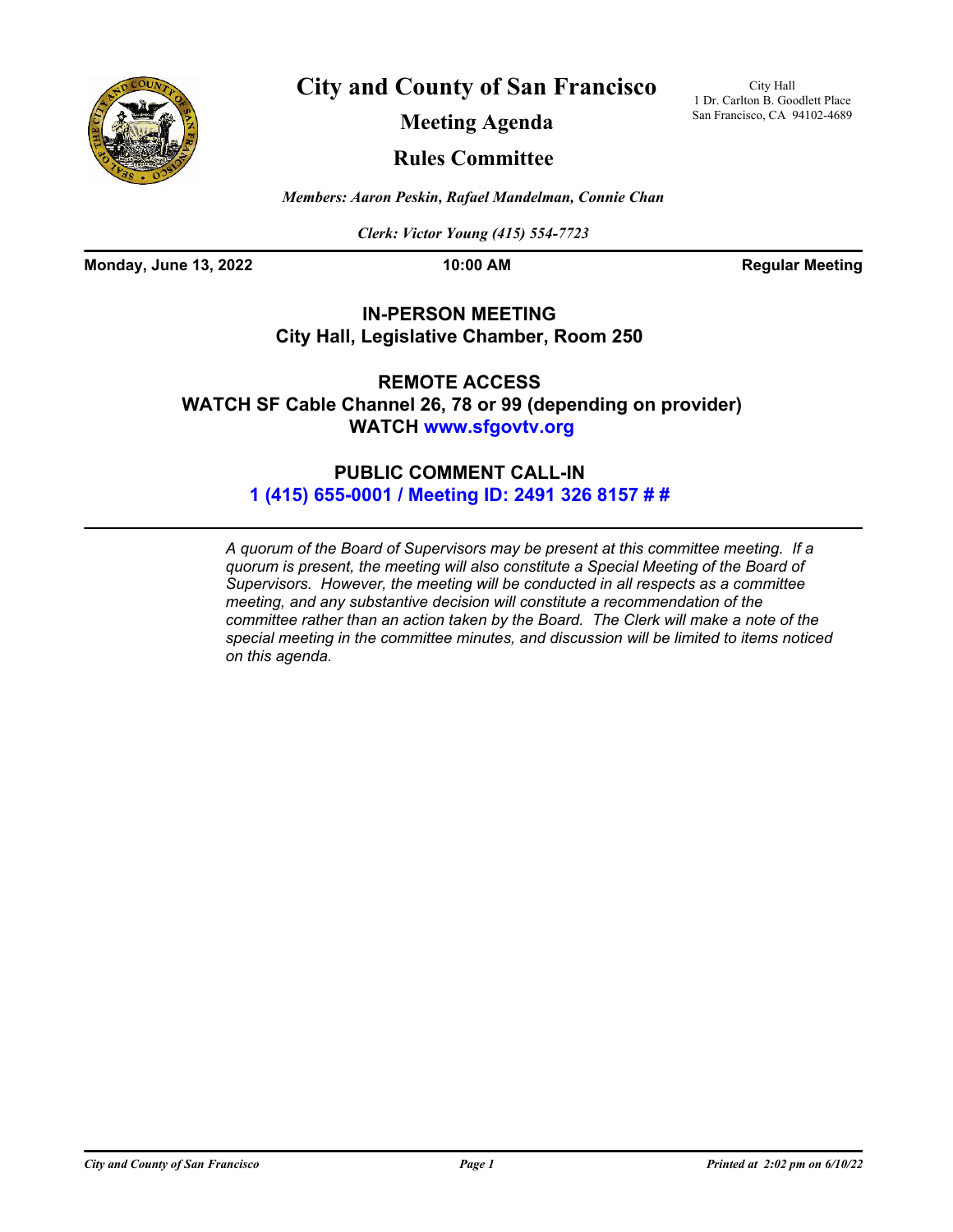## **Remote Access to Information and Participation**

*The Board of Supervisors and its committees will convene hybrid meetings that will allow in-person attendance, remote access, and public comment via teleconference. Visit the SFGovTV website at [\(www.sfgovtv.org\)](www.sfgovtv.org) to stream the live meetings and watch meetings on demand or watch live meetings on San Francisco Cable Channels 26, 78 or 99 (depending on your provider). Members of the public may provide public comment in-person at the above noticed location or remotely via teleconference (detailed instructions available at[: https://sfbos.org/remote-meeting-call\).](https://sfbos.org/remote-meeting-call) Individuals who wish to share documents during a hearing must provide them to the Clerk 48 hours in advance (alisa.somera@sfgov.org); equipment is not available to share hard copy documents received in-person.*

*Members of the public attending in-person may be required to wear masks or adhere to current orders, please visi[t https://sfbos.org/in\\_person\\_meeting\\_guidelines f](https://sfbos.org/in_person_meeting_guidelines)or the current guidelines.*

*Members of the public may also submit their comments by email to: victor.young@sfgov.org; all comments received will be made a part of the official record. Regularly scheduled Rules Committee Meetings begin at 10:00 a.m. every Monday of each month. Committee agendas and their associated documents are available at [https://sfbos.org/committees.](https://sfbos.org/committees)*

### *PUBLIC COMMENT CALL IN*

*[1 \(415\) 655-0001 / Meeting ID: 2491 326 8157 # #](tel:+14156550001,,24913268157#,,#) (Press \*3 to enter the speaker line)*

*Please visit the Board's websit[e \(www.sfbos.org\)](www.sfbos.org) regularly to be updated on the current situation as it affects the legislative process. For more information contact the Clerk, Alisa Somera, at (415) 554-7711 or alisa.somera@sfgov.org.*

## **ROLL CALL AND ANNOUNCEMENTS**

## **COMMUNICATIONS**

## **AGENDA CHANGES**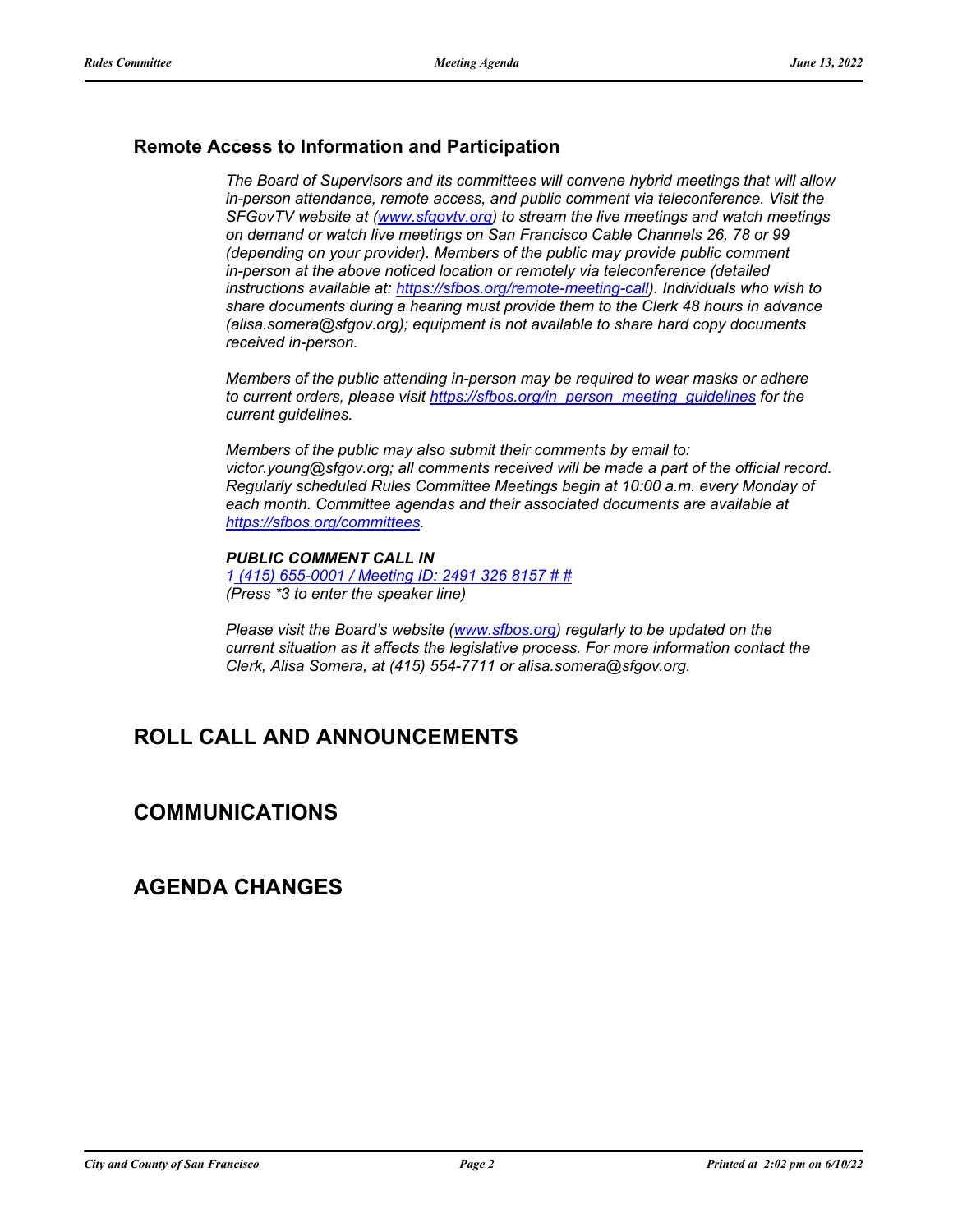# **REGULAR AGENDA**

## **1. [220487](http://sfgov.legistar.com/gateway.aspx?m=l&id=38679) [Mayoral Reappointment, Port Commission - William Adams]**

Motion approving/rejecting the Mayor's nomination for reappointment of William Adams to the Port Commission, for a term ending May 1, 2026. (Clerk of the Board)

(Charter, Section 4.114, provides that the Mayor's appointment is subject to confirmation by a majority (six votes) of the Board of Supervisors, with no timeframe to confirm specified. Transmittal Date: April 27, 2022.)

5/3/22; RECEIVED AND ASSIGNED to the Rules Committee.

### **2. [220486](http://sfgov.legistar.com/gateway.aspx?m=l&id=38678) [Mayoral Reappointment, Port Commission - Gail Gilman]**

Motion approving/rejecting the Mayor's nomination for reappointment of Gail Gilman to the Port Commission, for a term ending May 1, 2026. (Clerk of the Board)

(Charter, Section 4.114, provides that the Mayor's appointment is subject to confirmation by a majority (six votes) of the Board of Supervisors, with no timeframe to confirm specified. Transmittal Date: April 27, 2022.)

5/3/22; RECEIVED AND ASSIGNED to the Rules Committee.

# **3. [220662](http://sfgov.legistar.com/gateway.aspx?m=l&id=38854) [Appointment, Treasury Oversight Committee - Nancy Hom]**

Motion approving/rejecting the Treasurer's nomination of Nancy Hom, for a term ending June 17, 2026, to the Treasury Oversight Committee. (Clerk of the Board)

5/19/22; RECEIVED FROM DEPARTMENT.

6/7/22; RECEIVED AND ASSIGNED to the Rules Committee.

**4. [220661](http://sfgov.legistar.com/gateway.aspx?m=l&id=38853) [Appointment, Treasury Oversight Committee - Meghan Wallace]** Motion approving/rejecting the Treasurer's nomination of Meghan Wallace, for a term ending June 17, 2026, to the Treasury Oversight Committee. (Clerk of the Board)

5/19/22; RECEIVED FROM DEPARTMENT.

6/7/22; RECEIVED AND ASSIGNED to the Rules Committee.

#### **5. [220660](http://sfgov.legistar.com/gateway.aspx?m=l&id=38852) [Appointment, Treasury Oversight Committee - Ben Rosenfield]** Motion approving/rejecting the Treasurer's nomination of Ben Rosenfield, for a term ending June 17, 2026, to the Treasury Oversight Committee. (Clerk of the Board)

5/19/22; RECEIVED FROM DEPARTMENT.

6/7/22; RECEIVED AND ASSIGNED to the Rules Committee.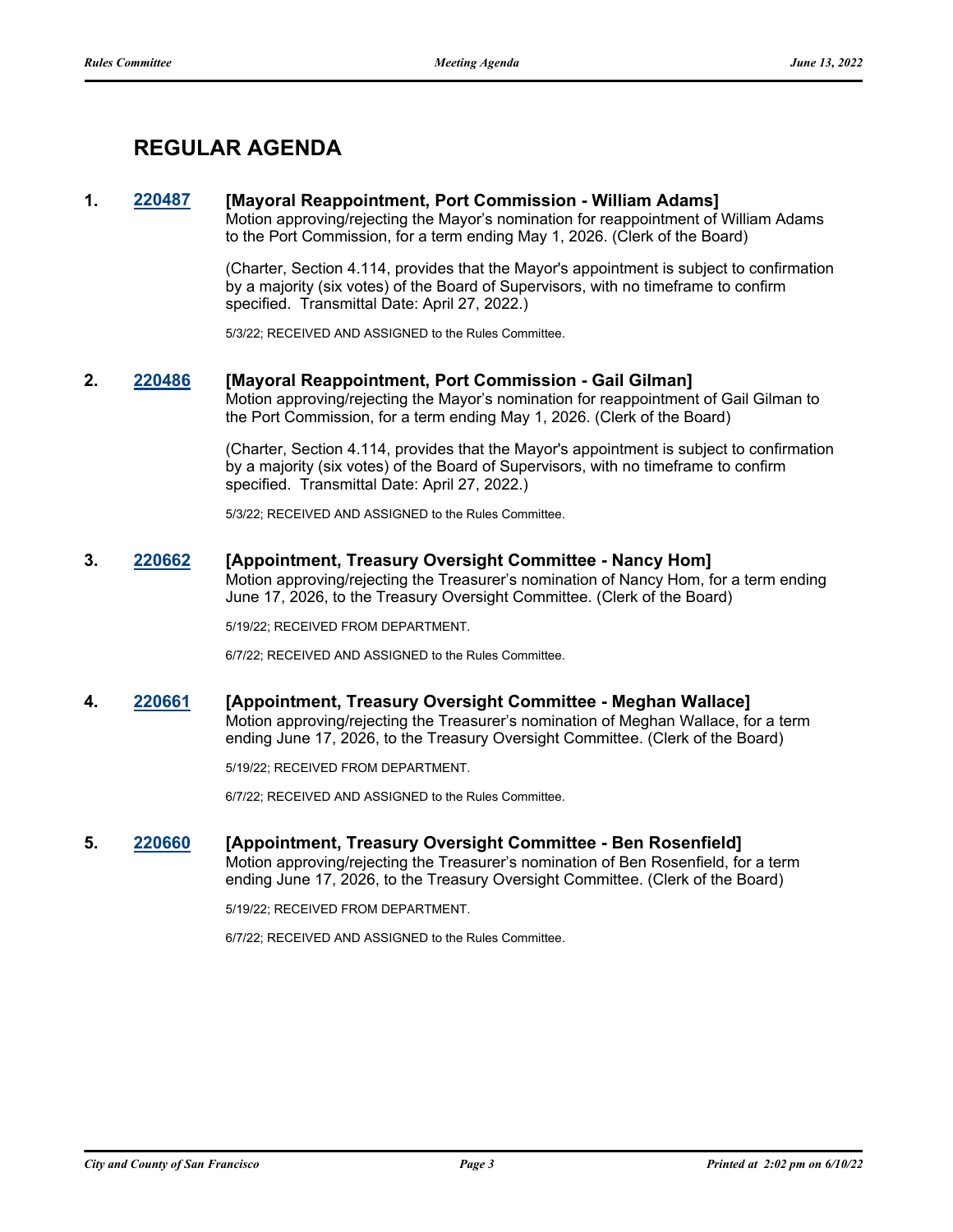#### **6. [220598](http://sfgov.legistar.com/gateway.aspx?m=l&id=38790) [Memorandum of Understanding - Citywide Amendment] Sponsor: Mayor**

Ordinance adopting and implementing an Amendment to the current Memorandums of Understanding and Collective Bargaining Agreements between the City and County of San Francisco and each of the Unions identified in Appendix A, providing for the carry forward to fiscal year 2022-2023 of an additional 80 hours of accrued floating holidays, accrued in lieu holidays, and waiving the 120 hour limitation on the number of hours of compensatory that "Z" designated employees can carry forward under the Memorandum of Understanding with Local 21, the amendment to be effective June 30, 2022.

5/13/22; RECEIVED.

5/17/22; ASSIGNED to the Government Audit and Oversight Committee.

6/2/22; AMENDED, AN AMENDMENT OF THE WHOLE BEARING NEW TITLE.

6/2/22; REFERRED AS AMENDED to the Rules Committee.

*The Chair intends to entertain a motion to refer this item to the full Board as a Committee Report for consideration on June 14, 2022.*

## **7. [220696](http://sfgov.legistar.com/gateway.aspx?m=l&id=38888) [Memorandum of Understanding - Service Employees International Union, Local 1021: Staff & Per Diem Nurses]**

### **Sponsor: Mayor**

Ordinance adopting and implementing the Memorandum of Understanding between the City and County of San Francisco and the Service Employees International Union, Local 1021: Staff & Per Diem Nurses, to be effective July 1, 2022, through June 30, 2024.

6/1/22; RECEIVED.

6/7/22; ASSIGNED to the Rules Committee.

*The Chair intends to entertain a motion to refer this item to the full Board as a Committee Report for consideration on June 22, 2022.*

## **8. [220535](http://sfgov.legistar.com/gateway.aspx?m=l&id=38727) [Charter Amendment - Homelessness Oversight Commission] Sponsors: Safai; Walton**

Charter Amendment (First Draft) to amend the Charter of the City and County of San Francisco to create the Homelessness Oversight Commission ("Commission") to oversee the Department of Homelessness and Supportive Housing; to provide that the Commission lacks jurisdiction to approve or disapprove criteria used to ascertain eligibility or priority for programs and services, where such criteria are required as a condition of funding; and to require the Board of Supervisors to adopt an ordinance amending the Municipal Code to provide that the Commission shall appoint the members of the Local Homeless Coordinating Board and the Shelter Monitoring Committee, and requiring those bodies to advise the Commission, and to require the Our City, Our Home Oversight Committee to advise the Commission and the Health Commission, in lieu of advising the Mayor and the Board of Supervisors, on administration of the Our City, Our Home Fund and on monies appropriated from the Fund; at an election to be held on November 8, 2022.

5/10/22; RESPONSE RECEIVED.

6/1/22; REFERRED TO DEPARTMENT.

# **ADJOURNMENT**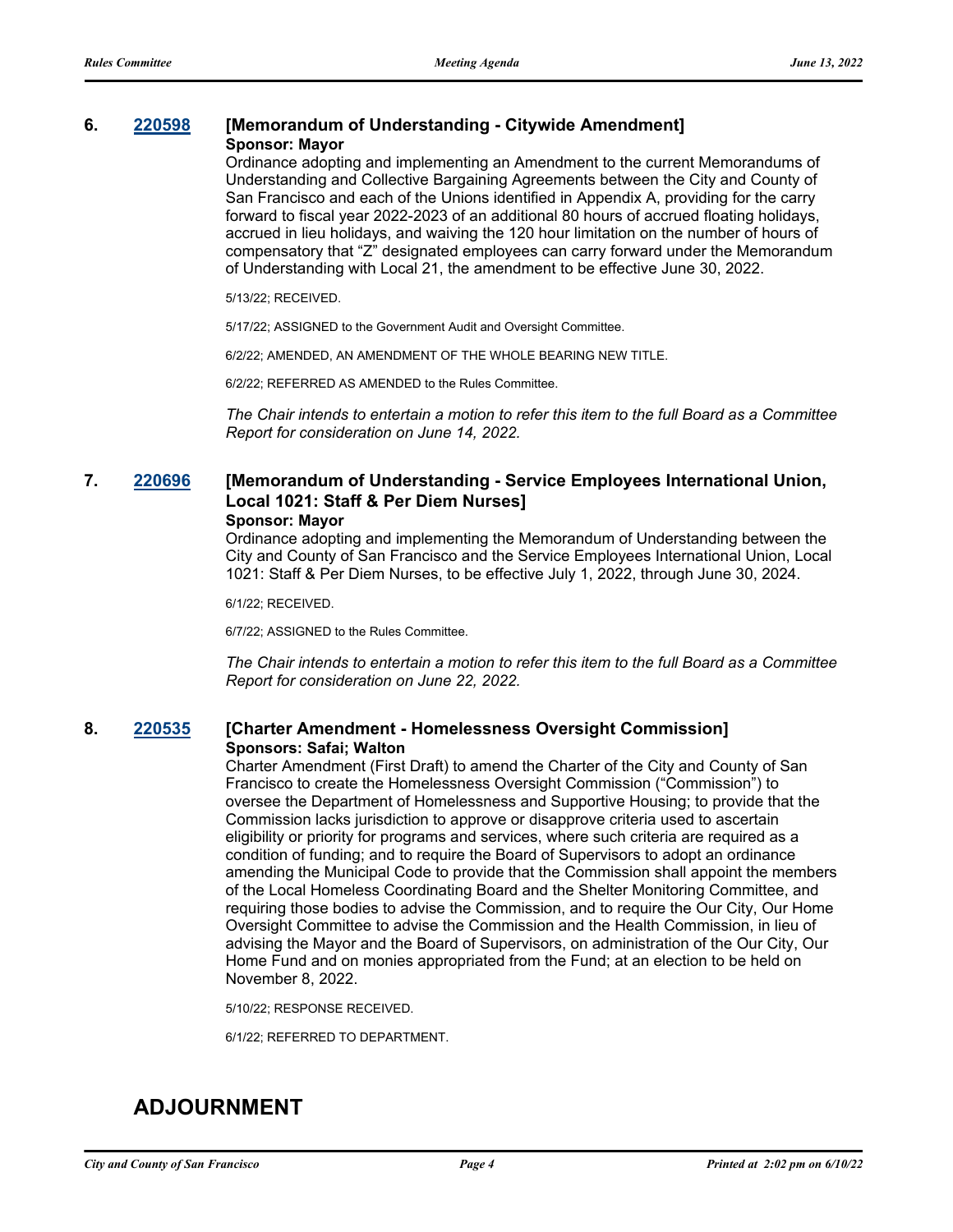*NOTE: Pursuant to Government Code Section 65009, the following notice is hereby given: if you challenge, in court, the general plan amendments or planning code and zoning map amendments described above, you may be limited to raising only those issues you or someone else raised at the public hearing described in this notice, or in written correspondence delivered to the Board of Supervisors at, or prior to, the public hearing.*

## **LEGISLATION UNDER THE 30-DAY RULE**

*NOTE: The following legislation will not be considered at this meeting. Board Rule 3.22 provides that when an Ordinance or Resolution is introduced which would CREATE OR REVISE MAJOR CITY POLICY, the Committee to which the legislation is assigned shall not consider the legislation until at least thirty days after the date of introduction. The provisions of this rule shall not apply to the routine operations of the departments of the City or when a legal time limit controls the hearing timing. In general, the rule shall not apply to hearings to consider subject matter when no legislation has been presented, nor shall the rule apply to resolutions which simply URGE action to be taken.*

## **[220539](http://sfgov.legistar.com/gateway.aspx?m=l&id=38731) [Campaign and Governmental Conduct Code - Behested Payments Exceptions]**

### **Sponsor: Peskin**

Ordinance amending the Campaign and Governmental Conduct Code to modify the rules concerning behested payments, by excepting solicitations made under programs to solicit, request, and contractually obligate charitable donations of volunteer time and/or money from interested parties to nonprofit organizations or public schools through public, competitively procured contract solicitations and/or program contract requirements, where the program was in existence as of January 23, 2022, or if the program is specifically authorized by ordinance.

5/10/22; ASSIGNED UNDER 30 DAY RULE to the Rules Committee.

5/25/22; REFERRED TO DEPARTMENT.

6/7/22; SUBSTITUTED AND ASSIGNED UNDER 30 DAY RULE to the Rules Committee.

## **[220606](http://sfgov.legistar.com/gateway.aspx?m=l&id=38798) [Administrative Code - Surveillance Technology Policy for Police Department Use of Non-City Entity Surveillance Cameras] Sponsor: Mayor**

Ordinance approving Surveillance Technology Policy for Police Department use of non-City entity surveillance cameras.

5/17/22; ASSIGNED UNDER 30 DAY RULE to the Rules Committee.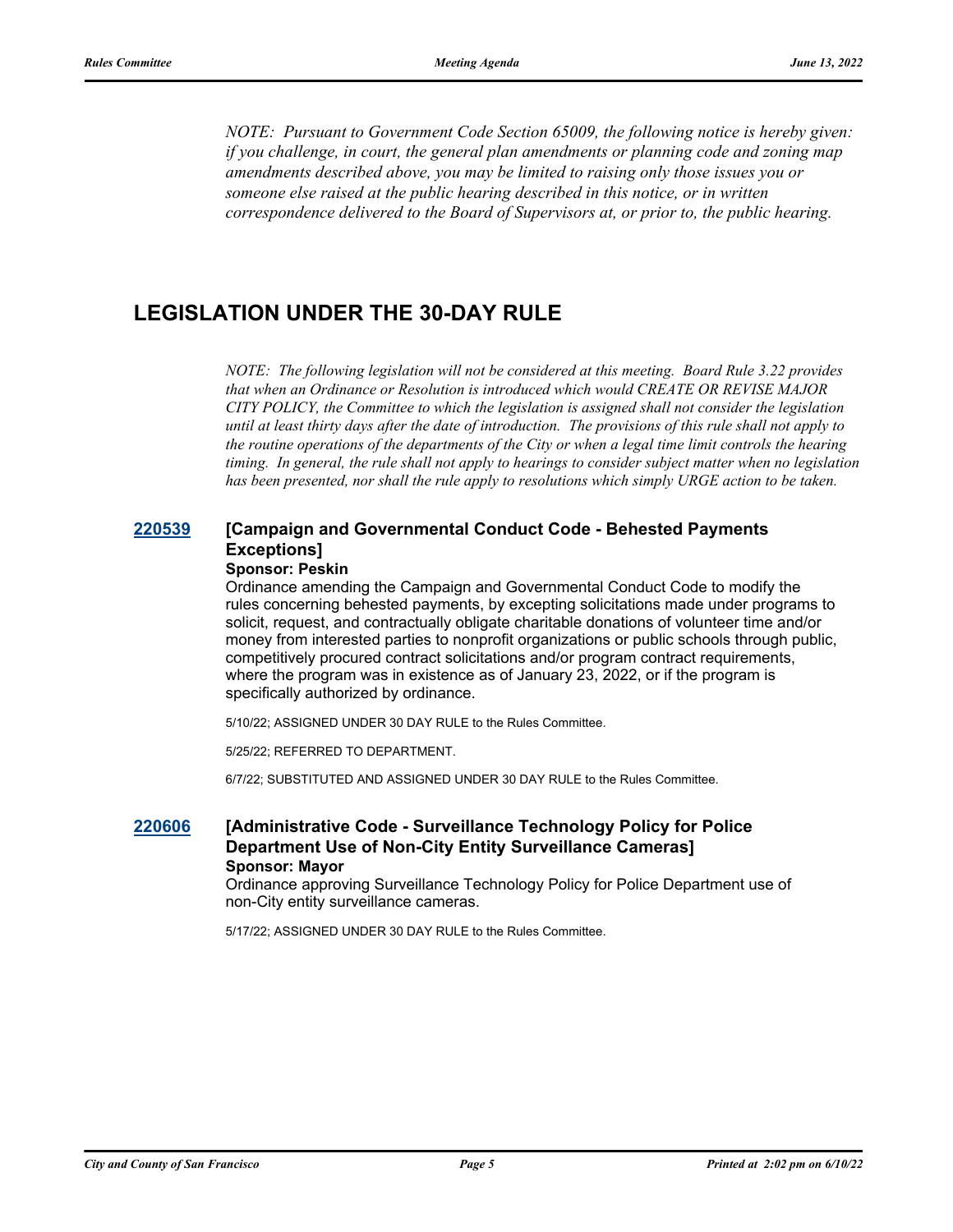## **[220626](http://sfgov.legistar.com/gateway.aspx?m=l&id=38818) [Charter Amendment - Library Preservation Fund]**

### **Sponsors: Mayor; Safai, Melgar, Peskin, Ronen, Chan and Preston**

Charter Amendment (First Draft) to amend the Charter of the City and County of San Francisco to extend the Library Preservation Fund for an additional 25 years, through June 2048, to set aside funds to provide library services and materials and operate library facilities at the main library and branch libraries; at an election to be held on November 8, 2022.

5/24/22; ASSIGNED UNDER 30 DAY RULE to the Rules Committee.

6/1/22; REFERRED TO DEPARTMENT.

## **[220631](http://sfgov.legistar.com/gateway.aspx?m=l&id=38823) [Charter Amendment, Initiative Ordinance, and Policy Declaration - Affordable Housing Production Act]**

## **Sponsors: Chan; Walton and Peskin**

Charter Amendment (First Draft) to amend the Charter of the City and County of San Francisco to provide for accelerated review and approval of eligible 100% affordable housing projects, educator housing projects, and market-rate projects that provide significant increased affordability, and providing for Planning Department ministerial review in lieu of approvals by or certain appeals to City boards and commissions; to make corresponding amendments to the Planning Code and the Business and Tax Regulations Code; to amend the Administrative Code to provide for an Annual Affordable Housing Allocation Report as part of the City's budget deliberation process; and to declare as City policy the need to accelerate approval of 100% affordable housing projects, educator housing projects, and market-rate projects that provide significant increased affordability; to make findings of compliance with the General Plan, and Planning Code, Section 101.1, and findings of public necessity, convenience, and welfare under Planning Code, Section 302; and affirming the Planning Department's determination under the California Environmental Quality Act; at an election to be held on November 8, 2022.

5/24/22; ASSIGNED UNDER 30 DAY RULE to the Rules Committee.

6/1/22; REFERRED TO DEPARTMENT.

## **[220633](http://sfgov.legistar.com/gateway.aspx?m=l&id=38825) [Charter Amendment - Forfeiture of Pension Benefits] Sponsors: Peskin; Chan**

Charter Amendment (First Draft) to amend the Charter of the City and County of San Francisco to provide for forfeiture of the pension of a member of the San Francisco Employees' Retirement System upon a finding by clear and convincing evidence after an administrative hearing that the member committed a crime involving moral turpitude in connection with the member's duties as a City employee or officer; at an election to be held on November 8, 2022.

5/24/22; ASSIGNED UNDER 30 DAY RULE to the Rules Committee.

6/1/22; REFERRED TO DEPARTMENT.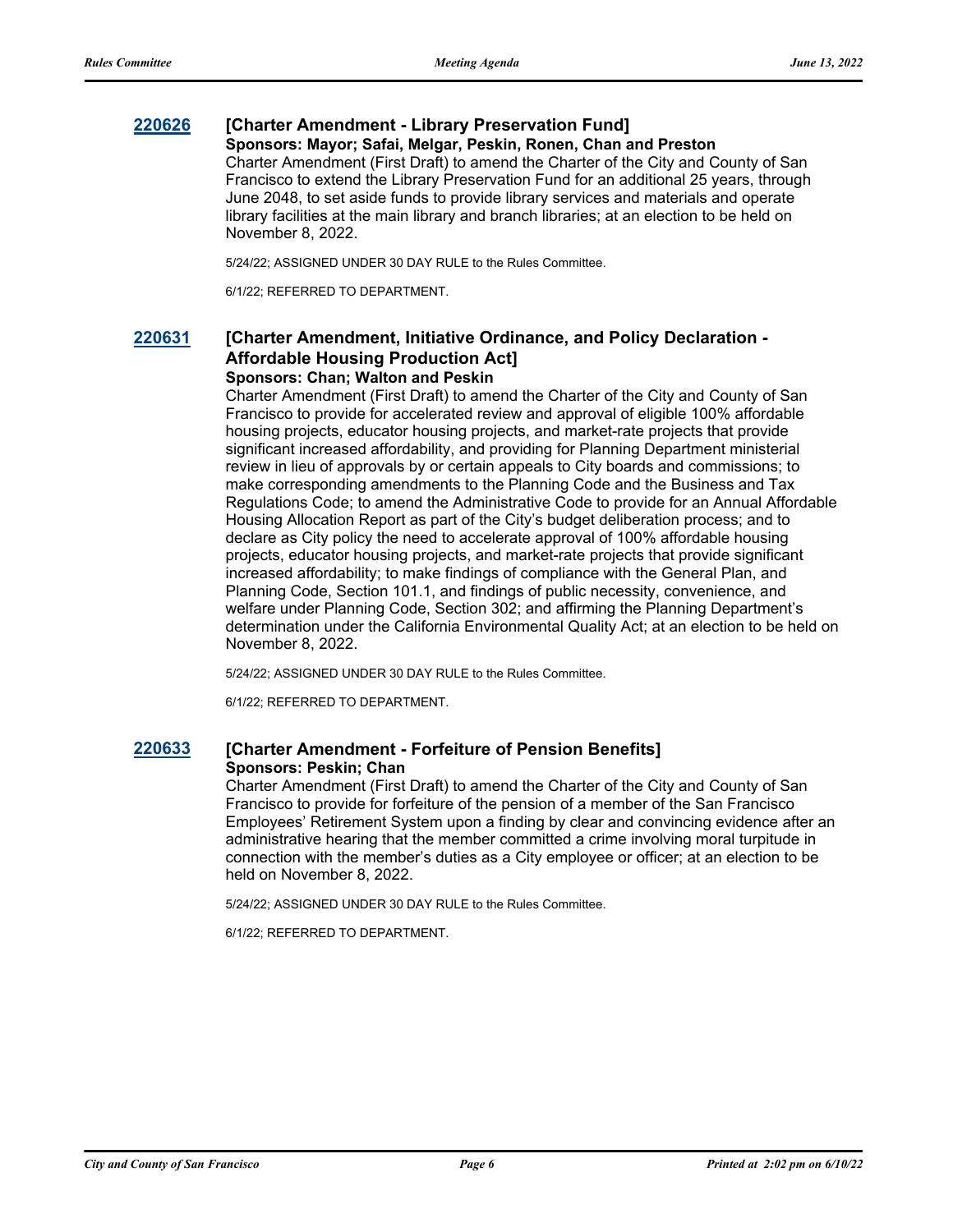## **[220635](http://sfgov.legistar.com/gateway.aspx?m=l&id=38827) [Charter Amendment - Public Works Department and Commission, Sanitation and Streets Commission] Sponsors: Peskin; Chan**

Charter Amendment (First Draft) to amend the Charter of the City and County of San Francisco to transfer the responsibilities of the Department of Sanitation and Streets to the Department of Public Works; to establish a new seven-member Public Works Commission to replace the five-member Public Works Commission that is currently responsible for overseeing the Department of Public Works; to eliminate the Department of Sanitation and Streets and the five-member Sanitation and Streets Commission; and to establish a new seven-member Sanitation and Streets Commission to hold hearings and set policies for the Department of Public Works regarding maintenance of the public right of way and sanitation standards and protocols; at an election to be held on November 8, 2022.

5/24/22; ASSIGNED UNDER 30 DAY RULE to the Rules Committee.

6/1/22; REFERRED TO DEPARTMENT.

## **[220636](http://sfgov.legistar.com/gateway.aspx?m=l&id=38828) [Charter Amendment and Ordinance - Additional Density and Height; Rent-Control]**

## **Sponsors: Peskin; Chan, Preston and Walton**

Charter Amendment (First Draft) to amend the Charter of the City and County of San Francisco to set forth as City policy a requirement that when the City amends the Planning Code to allow for additional residential numerical density or height, that developers agree to subject the new residential units in the development to rent control; to amend the Administrative Code to establish as the residential numerical density and height limits those controls in effect as of November 8, 2022, and to allow the Board of Supervisors to amend the Planning Code to exceed those limits if the ordinance requires a regulatory agreement to subject all dwelling units in development projects to the additional density or height to rent control; to require rent control in future development agreements; and making findings of compliance with the General Plan and Planning Code, Section 101.1 and findings of public necessity, convenience, and welfare under Planning Code, Section 302; and affirming the Planning Department's determination under the California Environmental Quality Act; at an election to be held on November 8, 2022.

5/31/22 - Economic impact pending further review

5/24/22; ASSIGNED UNDER 30 DAY RULE to the Rules Committee.

6/1/22; REFERRED TO DEPARTMENT.

## **[220637](http://sfgov.legistar.com/gateway.aspx?m=l&id=38829) [Charter Amendment - Housing and Community Development Commission and Department]**

#### **Sponsors: Preston; Walton, Ronen and Peskin**

Charter Amendment (First Draft) to amend the Charter of the City and County of San Francisco, to create the Housing and Community Development Commission to oversee the Housing and Community Development Department, and to establish the Housing and Community Development Department as a City department to succeed to the powers and duties of the Mayor's Office of Housing and Community Development; at an election to be held on November 8, 2022.

5/24/22; ASSIGNED UNDER 30 DAY RULE to the Rules Committee.

6/1/22; REFERRED TO DEPARTMENT.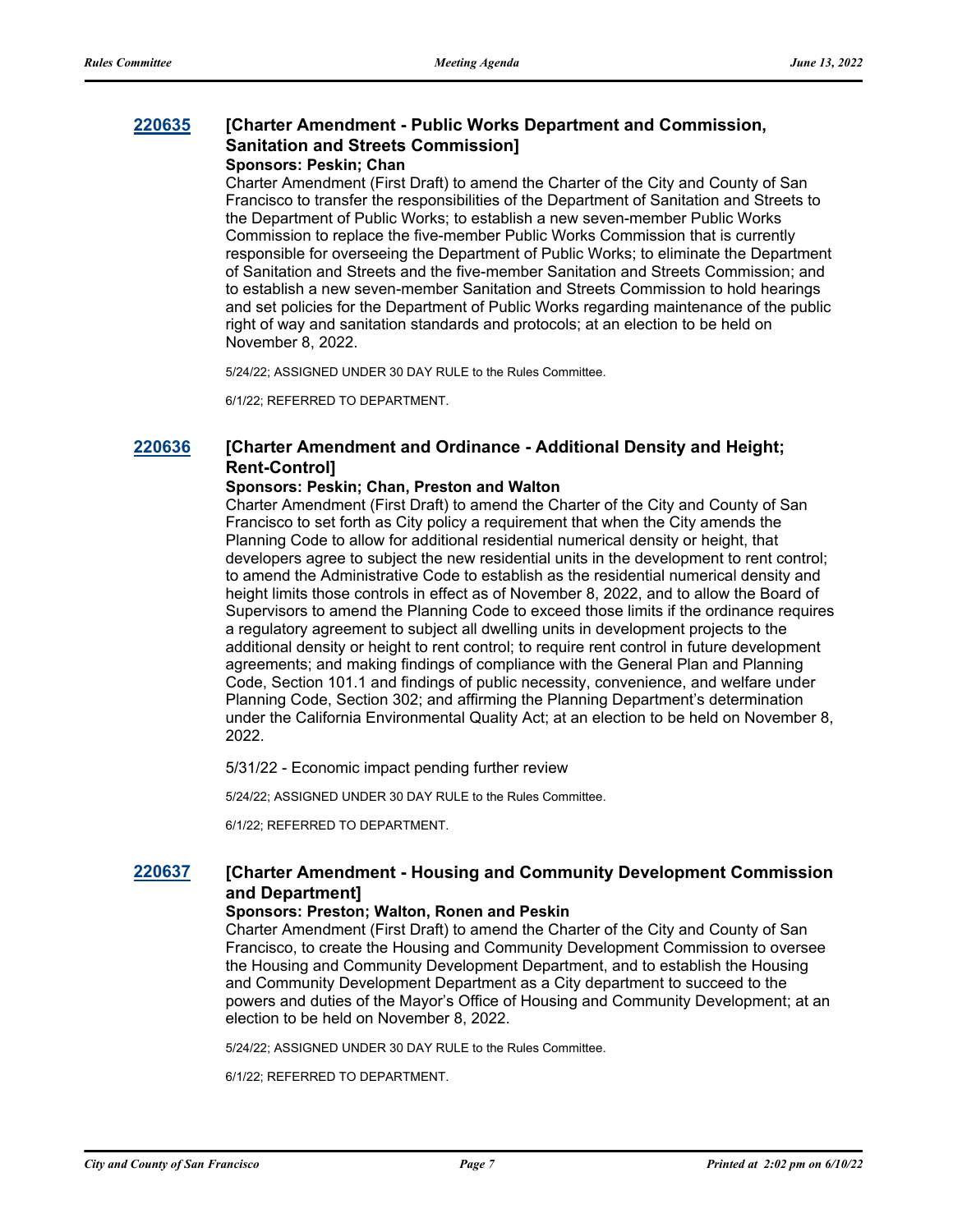## **[220638](http://sfgov.legistar.com/gateway.aspx?m=l&id=38830) [Charter Amendment - City Elections in Even-Numbered Years] Sponsors: Preston; Peskin**

Charter Amendment (First Draft) to amend the Charter of the City and County of San Francisco to change the election cycle for the offices of Mayor, Sheriff, District Attorney, City Attorney and Treasurer so that these offices will be elected in even-numbered years; to provide that the current term for the aforementioned offices will end on January 8, 2025 rather than January 8, 2024; to amend the definition of general municipal election so that such elections occur only in even-numbered years; and to change the signature threshold for initiative ordinances to two percent of the number of registered voters in San Francisco; at an election to be held on November 8, 2022.

5/24/22; ASSIGNED UNDER 30 DAY RULE to the Rules Committee.

6/1/22; REFERRED TO DEPARTMENT.

## **[220639](http://sfgov.legistar.com/gateway.aspx?m=l&id=38831) [Charter Amendment - Student Success Fund]**

**Sponsors: Ronen; Melgar, Walton, Safai, Mar and Preston** Charter Amendment (First Draft) to amend the Charter of the City and County of San Francisco, to establish the Student Success Fund under which the Department of Children, Youth, and Their Families will provide grants to schools in the San Francisco Unified School District to implement programs that improve academic achievement and social/emotional wellness of students; and to require an annual appropriation in a designated amount to the Fund based on a calculation of the City's excess Educational Revenue Augmentation Fund allocation in specified fiscal years; at an election to be held on November 8, 2022.

5/24/22; ASSIGNED UNDER 30 DAY RULE to the Rules Committee.

6/1/22; REFERRED TO DEPARTMENT.

## **[220640](http://sfgov.legistar.com/gateway.aspx?m=l&id=38832) [Charter Amendment - Retiree Supplemental Cost of Living Adjustment; Retirement Board Contract with Executive Director] Sponsors: Safai; Melgar and Peskin**

Charter Amendment (First Draft) to amend the Charter of the City and County of San Francisco to eliminate the full funding requirement for supplemental cost of living benefit payments to members of the San Francisco Employees' Retirement System who retired before November 6, 1996, subject to a monthly monetary cap for retirees and their qualified survivors and beneficiaries in years that the Retirement System is not fully funded; adjust the base retirement allowance for these retirees, or their qualified survivors and beneficiaries, to account for supplemental cost of living adjustments not received in the years 2013, 2014, 2017, 2018 and 2019; and authorize the Retirement Board to enter into an individual contract with any Retirement System executive director hired on or after January 1, 2023; at an election to be held on November 8, 2022.

5/24/22; ASSIGNED UNDER 30 DAY RULE to the Rules Committee.

6/1/22; REFERRED TO DEPARTMENT.

## **[220641](http://sfgov.legistar.com/gateway.aspx?m=l&id=38833) [Administrative Code - Funding, Acquisition, and Use of Certain Police Department Equipment] Sponsor: Mayor**

Ordinance amending the Administrative Code to require Board of Supervisors approval for the funding, acquisition, and use of certain law enforcement equipment consistent with the criteria set forth in state law.

5/24/22; ASSIGNED UNDER 30 DAY RULE to the Rules Committee.

6/1/22; REFERRED TO DEPARTMENT.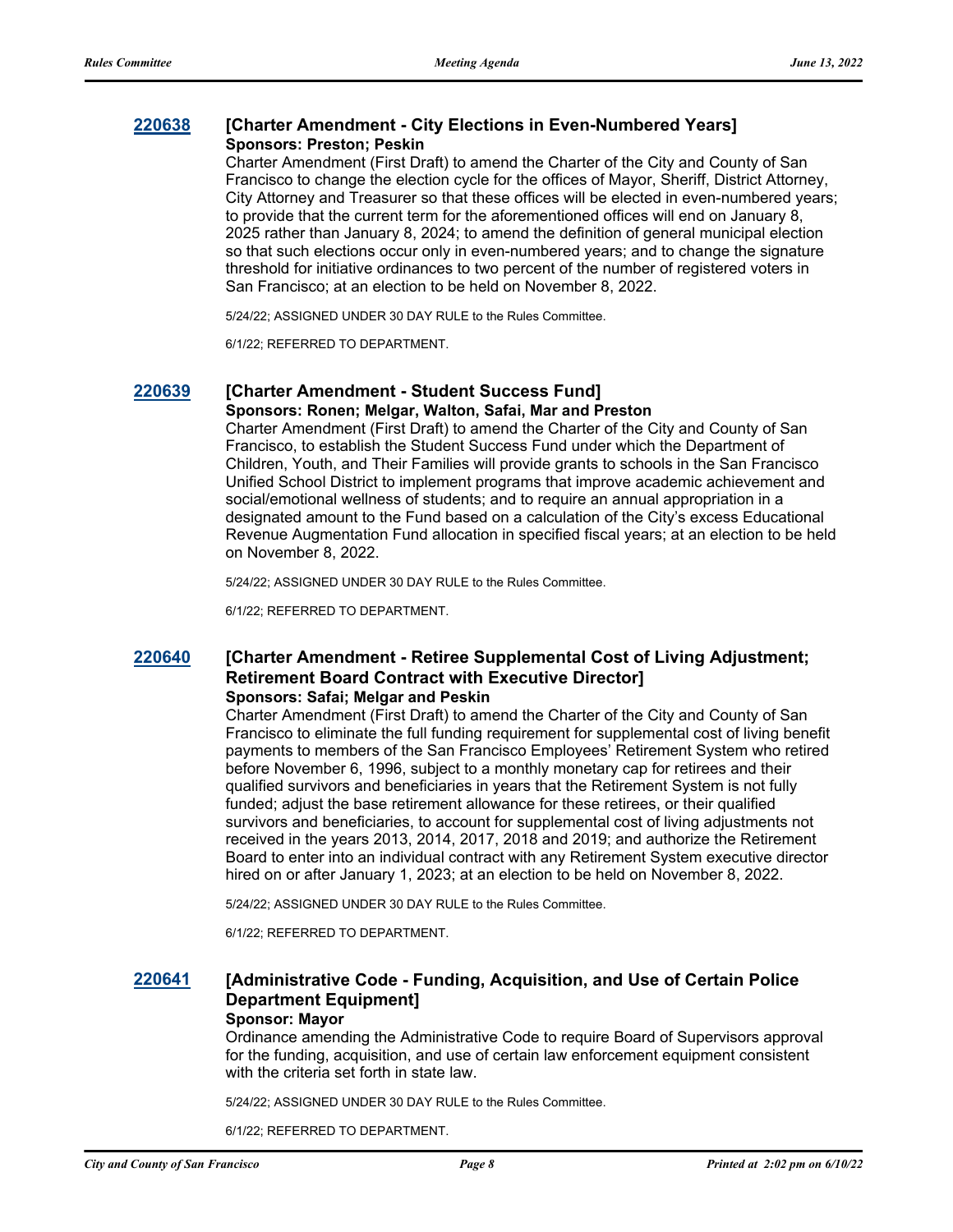### **Agenda Item Information**

Each item on the Consent or Regular agenda may include the following documents:

1) Legislation

2) Budget and Legislative Analyst report

3) Department or Agency cover letter and/or report

4) Public correspondence

These items are available for review at City Hall, 1 Dr. Carlton B. Goodlett Place, Room 244, Reception Desk or at https://sfbos.org/legislative-research-center-lrc.

#### **Meeting Procedures**

The Board of Supervisors is the legislative body of the City and County of San Francisco. The Board has several standing committees where legislation is the subject of hearings at which members of the public are urged to testify. The full Board does not hold a second public hearing on measures which have been heard in committee.

Board procedures do not permit: 1) persons in the audience to vocally express support or opposition to statements by Supervisors or by other persons testifying; 2) ringing and use of cell phones, pagers, and similar sound-producing electronic devices; 3) bringing in or displaying signs in the meeting room; and 4) standing in the meeting room. Each member of the public will be allotted the same maximum number of minutes to speak as set by the President or Chair at the beginning of each item or public comment, excluding City representatives; except that public speakers using interpretation assistance will be allowed to testify for twice the amount of the public testimony time limit. If simultaneous interpretation services are used, speakers will be governed by the public testimony time limit applied to speakers not requesting interpretation assistance. Members of the public who want a document displayed should provide in advance of the meeting to the Clerk of the Board (bos.legislation@sfgov.org), clearly state such during testimony, and subsequently request the document be removed when they want the screen to return to live coverage of the meeting. Hard copy documents may no be shared during in-person meetings.

IMPORTANT INFORMATION: The public is encouraged to testify at Committee meetings. Persons unable to attend the meeting may submit to the City, by the time the proceedings begin, written comments regarding the agenda items. These comments will be made a part of the official public record and shall be brought to the attention of the Board of Supervisors. Written communications expected to be made a part of the official file should be submitted to the Clerk of the Board or Clerk of a Committee: 1 Dr. Carlton B. Goodlett Place, Room 244, San Francisco, CA 94102. Communications which are not received prior to the hearing may be delivered to the Clerk of the Board or Clerk of the Committee and will be shared with the Members.

COPYRIGHT: All system content that is broadcasted live during public proceedings is secured by High-bandwidth Digital Content Protection (HDCP), which prevents copyrighted or encrypted content from being displayed or transmitted through unauthorized devices. Members of the public who wish to utilize chamber digital, audio and visual technology may not display copyrighted or encrypted content during public proceedings.

AGENDA PACKET: Available on the internet at https://www.sfbos.org/meetings. Meetings are cablecast on SFGovTV, the Government Channel, at www.sfgovtv.org or Cable Channels 26, 78 or 99 (depending on your provider). For USB copies call (415) 554-4188.

LANGUAGE INTERPRETERS: Language services are available in Spanish, Chinese and Filipino at all regular and special Board and Committee meetings if made at least 48 hours in advance of the meeting to help ensure availability. For more information or to request services: Contact Wilson Ng or Arthur Khoo at (415) 554-5184.

傳譯服務: 所有常規及特別市參事會會議和常務委員會會議將提供西班牙文, 中文以及菲律賓文的傳譯服務, 但必須 在會議前最少48小時作出請求, 以確保能獲取到傳譯服務. 將因應請求提供交替傳譯服務, 以便公眾向有關政府機構 發表意見. 如需更多資訊或請求有關服務, 請致電(415) 554-5184聯絡我們.

AVISO EN ESPAÑOL: Los servicios de idiomas están disponibles en español, chino, y filipino en todas las reunions regulares y reuniones especiales de la Junta, de los Comités, si se solicita por lo menos 48 horas antes de la reunión para ayudar a garantizar su disponibilidad. Para más información o solicitar servicios, por favor contactar a (415) 554-5184.

PAUNAWA: Mayroong serbisyong pang-wika sa Espanyol, Tsino at Pilipino para sa lahat ng mga regular at espesyal na pagpupulong ng Board, at Komite ng Board. Sa kasalukuyan, mayroong serbisyo sa wikang Pilipino na maaaring hilingin, 48